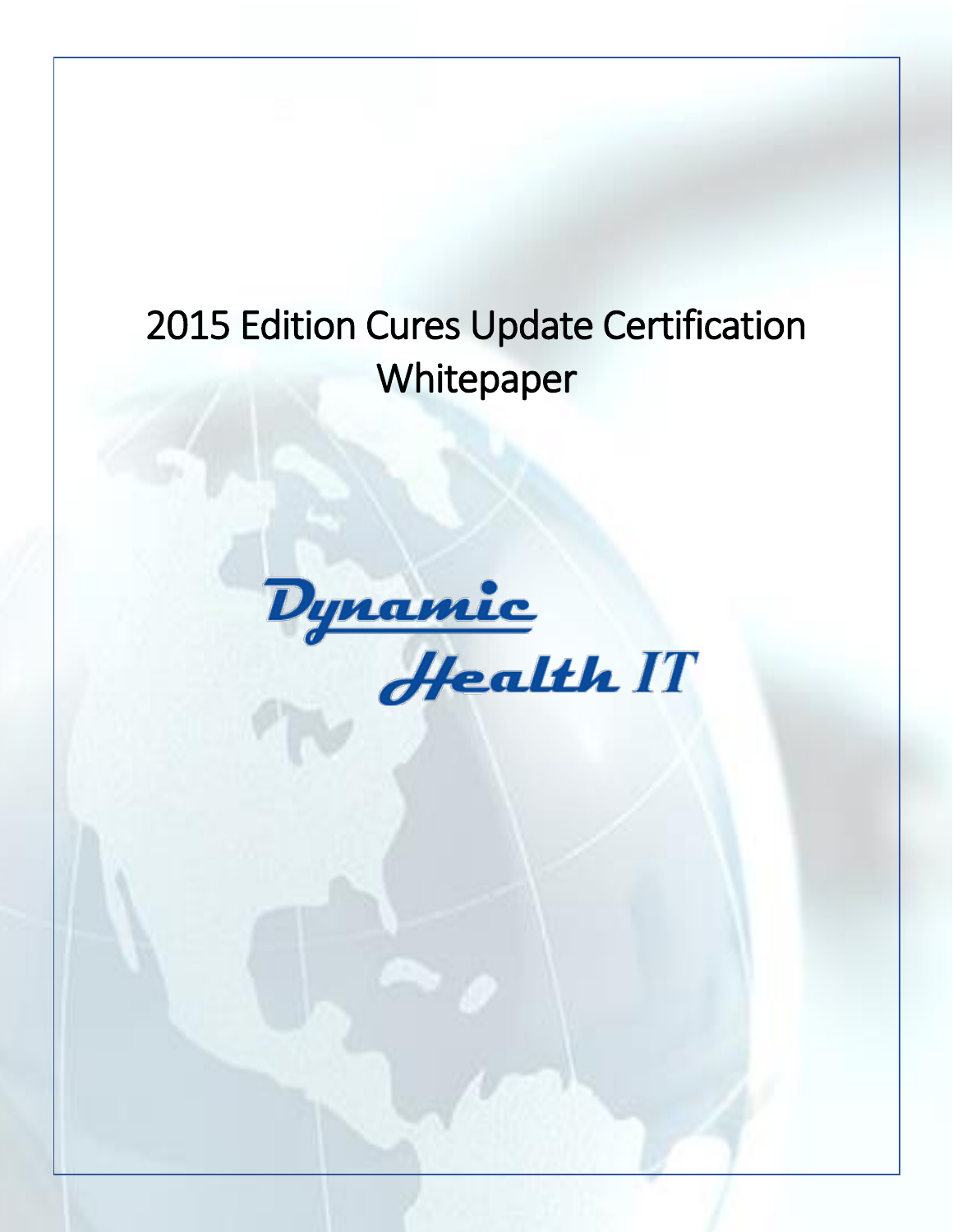

### INTRODUCTION

The American Recovery and Reinvestment Act of 2009 allocated \$19.2 Billion to increase the adoption and use of Electronic Health Records (EHR) by physicians and hospitals. This program was called "Meaningful Use" and it dispersed funds through existing Medicare and Medicaid reimbursement incentives paid to hospitals and physicians who were "meaningful users" of "certified" EHR systems.

As part of this program, the Office of the National Coordinator for Health Information Technology (ONC) was created within the Department of Health and Human Services. The ONC develops Health Information Technology certification standards for EHR solutions. These certification standards have been updated periodically. The latest iteration is the 2015 Edition.

The ONC has appointed several Authorized Certification Bodies (ONC-ACB) to certify EHR solutions and ONC-Authorized Testing Laboratories (ONC-ATL) to administer testing. The current list is [posted online.](https://chpl.healthit.gov/#/resources/overview) The Drummond Group is most widely-used, followed by UL (formerly InfoGard). Products that pass certification are designated as CEHRT and listed on the [Certified Health IT Product List \(CHPL\).](https://chpl.healthit.gov/#/search) These products are primarily developed and certified by software vendors but hospitals and other healthcare entities have also certified home-grown and vendor software. To maximize reimbursement and avoid penalties, clinicians and hospitals are required to use CEHRT by Centers for Medicare & Medicaid Services (CMS) programs, including Medicare, Medicaid, Promoting Interoperability and electronic Clinical Quality Measure (eCQM) reporting.

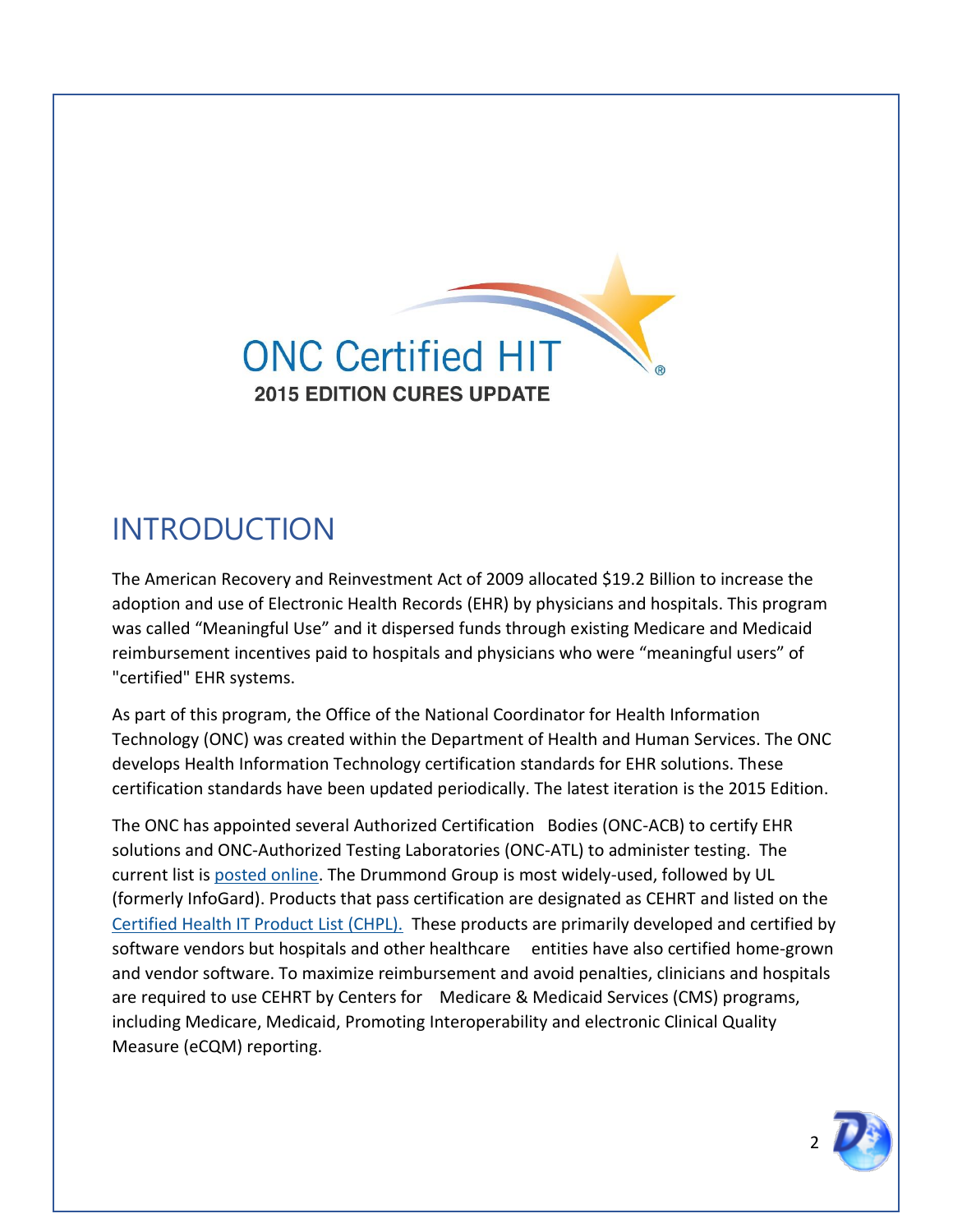### GOALS

Software developers certify their applications to meet the ONC's Certified EHR Technology (CEHRT) requirements to increase sales and meet customer needs. While certification is important, it is also important to minimize cost and resource utilization. Once certified, developers typically want to maintain appropriate certification and update to the latest standards when necessary.

### HOW DOES THE CERTIFICATION PROCESS WORK?

Once a developer decides to get certified, there are decisions to be made:

- Should I certify all at once (big bang) or in stages (wave testing)?
- Which modules and versions of my product should be certified?
- Which criteria should I certify on?

Addressing the first item requires examining your company goals. Some vendors want to "get on the scoreboard" (the ONC CHPL) as fast as possible and don't mind incurring extra cost. In that case, wave testing is preferred. If you are not in a hurry and want to minimize expense, the big bang approach may be best. In either case, plan on several months to complete your first certification.

The second and third questions are intertwined and planning involves weighing a combination of factors. There are currently 58 criteria. Some are required and some are optional. ONC classifies most criteria into 3 categories and we've added a 4th catch-all:

- 1) "Base EHR" criteria involve core functionality.
- 2) "CEHRT" is a superset of Base EHR that includes important regulatory reporting criteria for your clients.
- 3) Privacy and Security" is self-explanatory but also includes criteria related to your software development process and audit trail functionality.
- 4) The remaining criteria are either optional or associated with Promoting Interoperability Objectives (PI). This category includes criteria that you **may** want to certify based on customer requirements and your company's goals.

For hospitals and clinicians to avoid penalties and qualify for incentive bonuses, they must have a full suite of 2015 Edition certified software. This means they must have software that meets all the criteria in ONC's 3 categories above, plus selected PI criteria. This suite can be a single product from one vendor or it can consist of multiple products from one or more vendors.



3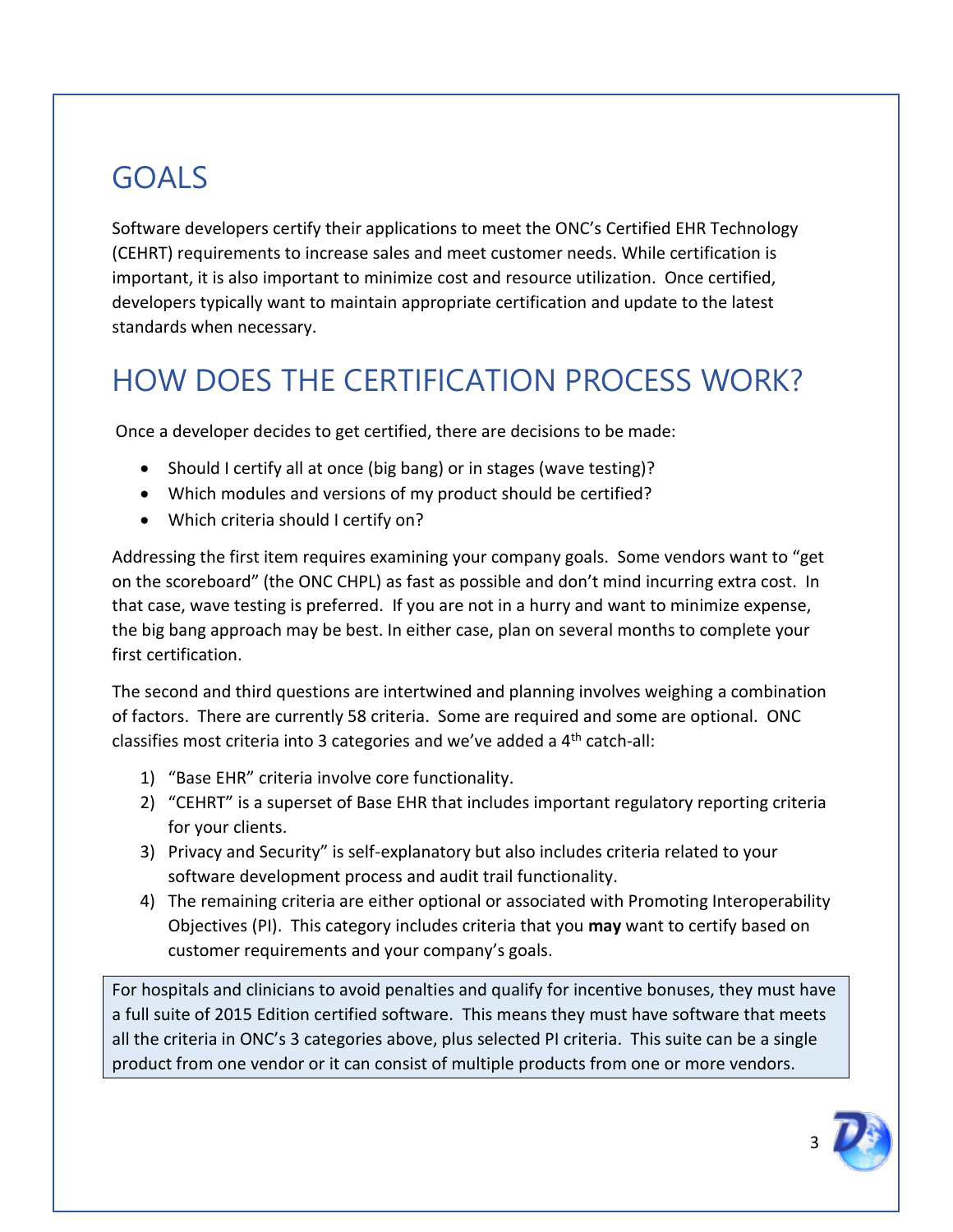## ONGOING REQUIREMENTS

Having your product listed on the ONC CHPL is an important milestone but certification doesn't stop there. There are ongoing requirements:

- Quarterly attestations you'll need to complete indicating whether you've changed functionality related to any certified products.
- Annual CQM updates affect reporting requirements but don't necessitate recertification until 2015 Ed Cures Update is required.
- Other changes, described below.

Make sure to budget time and money for these ongoing requirements.

### RECENT CHANGES

The 2015 Edition CEHRT requirements have been in place for some time but under the 21st Century Cures Act:

- CMS introduced a "2015 Cures Update" designation on the ONC CHPL and there are [new and revised criteria](https://www.dynamichealthit.com/post/the-21st-century-cures-act-final-rule-and-what-it-means-for-software-developers) under this new designation.
- The final rule lays out new Conditions of Certification (CoC) and Maintenance of Certification (MOC) requirements that include publicly posting documentation and attestations on your web site.
- "Real [World Testing"](https://www.healthit.gov/condition-ccg/real-world-testing) is a new ongoing requirement that starts in December, 2021.
- [The Standards Version Advancement Process \(SVAP\)](https://www.healthit.gov/topic/standards-version-advancement-process-svap) is a voluntary program that allows vendors to migrate to newer versions of standards such as USCDI and C-CDA without the need to re-certify.

#### PREPARING FOR CERTIFICATION

The best publicly-available resources defining certification requirements are on the healthit.gov 2015 Edition Cures [Update Test Method web site.](https://www.healthit.gov/topic/certification-ehrs/2015-edition-cures-update-test-method) This site describes each criterion in detail and lists the testing methods and test steps required. It also indicates which criteria are: